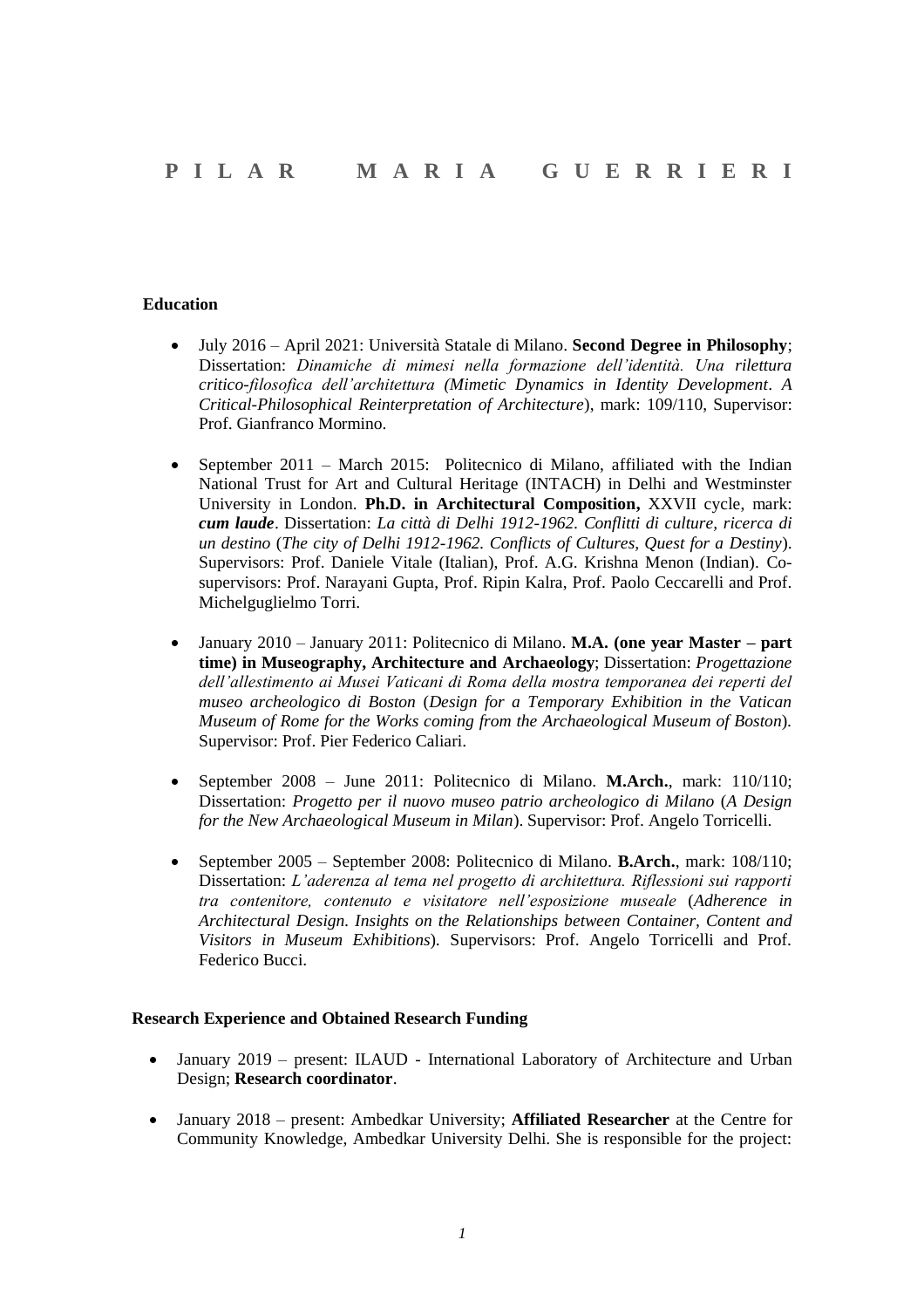Urban Habitation Research and Documentation Project, *Settling in and Making the City of Delhi,* with Surajit Sarkar.

- January 2017 February 2017: UNESCO in collaboration with The Indian National Trust for Rural Heritage and Development and the Department of Sustainable Building Conservation, Welsh School of Architecture, Cardiff university; **grant for the survey/research project** on the conservation of the archaeological village of Rakhighari, Haryana, India.
- October 2016 Present: **International Advisory Council Member** for village planning at the Indian Trust for Rural Heritage and Development (ITRHD).
- September 2012 January 2013: Politecnico di Milano; **scholarship for research project sponsored by Politecnico di Milano**; research and reorganisation of documents for a monograph on the architect Mario Baciocchi.
- September 2008 June 2011: Politecnico di Milano; **archival research project** headed by Prof. Federico Bucci and Prof. Marco Introini, at the Egizio Nichelli Private Archive for a monograph on the architect Egizio Nichelli.
- September 2007 June 2008: Politecnico di Milano; **archival iconographic research project** headed by Prof. Federico Bucci and Prof. Maurizio Meriggi; research for the book, *Architetti Milanesi 3 generazioni* (*Three Generations of Architects from Milan*), Araba Fenice, Boves 2008.

### **Teaching Experience and Positions of Responsibility**

- September 2018 Present: Politecnico di Milano; Adjunct Professor in **History of Architecture**. Others: PhD course **Digital Mapping and Spatial Data Analysis.**
- January 2018- July 2021: Politecnico di Milano, Milano; Adjunct Professor of **History and Theory of Contemporary Architecture**, course: **Architecture and Geopolitics: Whole World Catalogue**, with prof. Marco Biraghi.
- 23rd -25th June 2021: Politecnico di Milano; Web2Touch **Program Committee**, III International Conference Enabling Technologies: Infrastructure for Collaborative Enterprises, Bayonne, France.
- September 2018 January 2020: Politecnico di Milano; Adjunct Professor in **Urban History**.
- June 2020: ILAUD & Dalham Foundation: Professor of the one-month online Summer School: **Foundations of Architecture**.
- August 2015 August 2018: GD Goenka University Politecnico di Milano, Delhi; **Associate Professor in History and Theory of Architecture and Urban Planning**, **Research Methods** and **PhD coordinator/supervisor**.
- 20<sup>th</sup> July-27<sup>th</sup> July 2017: Westminster University, LSE, Newcastle University; **tutor for the workshop** *Gagliato Nanotech Small Settlement (Calabria - Italy),* with Giulio Verdini and Paolo Ceccarelli.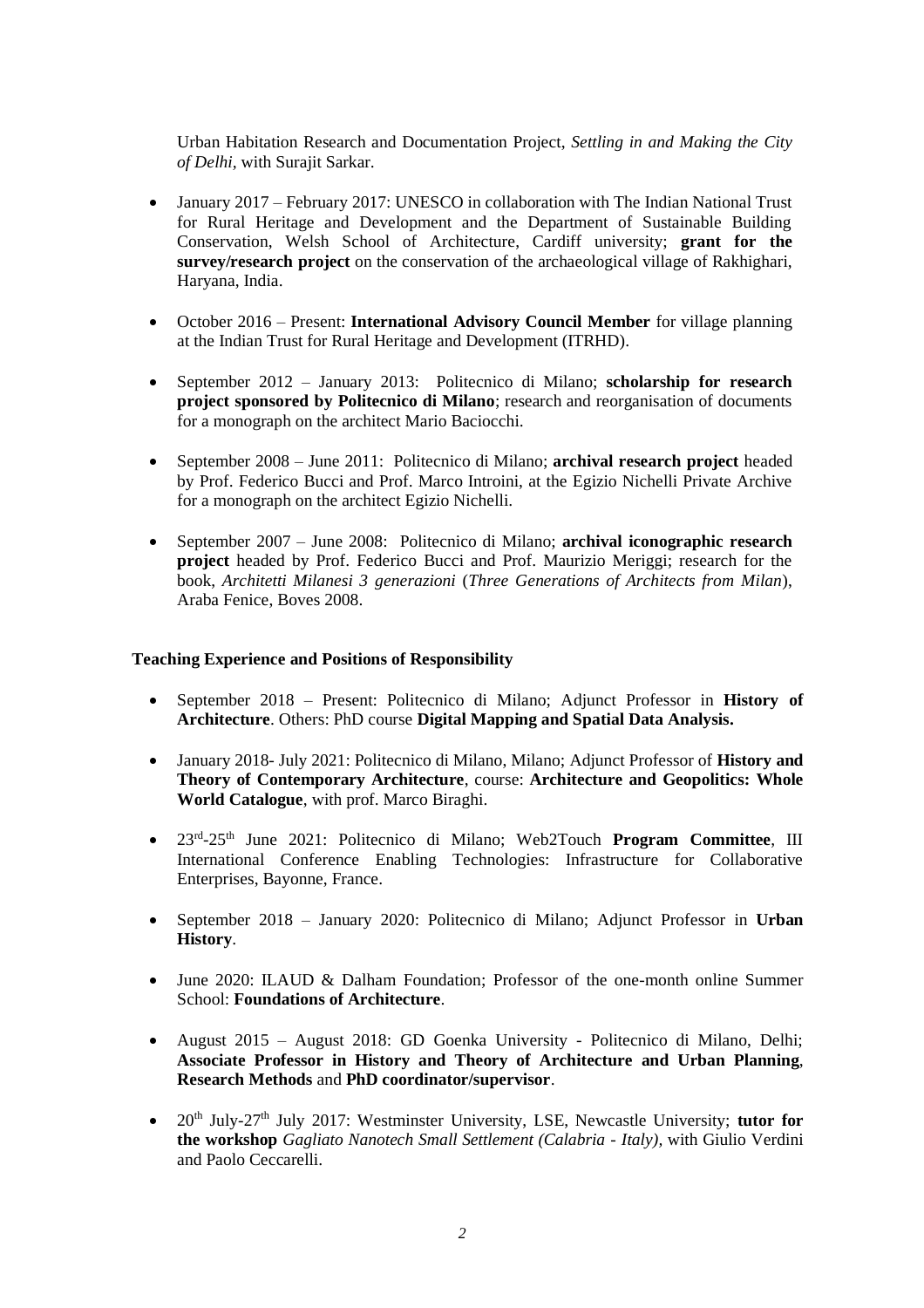- 13<sup>th</sup> February- 18<sup>th</sup> February 2017: GD Goenka University, Cardiff University, Indian Trust for Rural Heritage and Development; **organizer and tutor for the workshop** *Rakhi Garhi Heritage Villages*, with Dr Oriel Prizeman.
- $10<sup>th</sup> October 23<sup>rd</sup> October 2016$ : Politecnico di Milano GD Goenka University; **coordinator and tutor for the workshop** *Flying Carpets: From Italo-Indian Crafts to Contemporary,* with Prof. Promil Pande, Dr Eugenia Chiara, Dr Manish Joshi.
- February 2013 January 2014: Guru Gobind Indraprastha University INTACH; **parttime assistant researcher** for the course *History of Modern and Contemporary Architecture,* headed by Prof. A.G. Krishna Menon.
- February March 2012: Politecnico di Milano; **tutor for the workshop** *Padiglione di Milano Politecnica* (*Milano Politecnica Pavilion)*, headed by Prof. Luca Monica.

# **Publications**

### **Books:**

- *The Other Side of Architecture: A Post Western Critical History*, with Marco Biraghi (in progress)
- *Negotiating Cultures: Delhi Architecture and Planning from 1912 to 1962,* Oxford University Press, New Delhi, 2018 ISBN 0199091730, 9780199091737. https://global.oup.com/academic/product/negotiating-cultures-9780199479580?cc=it&lang=en&
- *Maps of Delhi*, Niyogi Books, New Delhi, 2017; ISBN-10: 9385285505, ISBN-13: 978- 9385285509. http://niyogibooksindia.com/portfolio-items/maps-of-delhi/
- *Egizio Nichelli (1937-1991): Architettura e Archeologia a Milano (Egizio Nichelli (1937-1991): Architecture and Archaeology in Milan), with Chiara Tosi and Fabio Mastroberardino, LuLu Press, Raleigh 2017;* ISBN 9781387038619. [http://www.lulu.com/shop/pilar-guerrieri-and-fabio-mastroberardino-and-chiara](http://www.lulu.com/shop/pilar-guerrieri-and-fabio-mastroberardino-and-chiara-tosi/egizio-nichelli-1937-1991/ebook/product-23222587.html)[tosi/egizio-nichelli-1937-1991/ebook/product-23222587.html](http://www.lulu.com/shop/pilar-guerrieri-and-fabio-mastroberardino-and-chiara-tosi/egizio-nichelli-1937-1991/ebook/product-23222587.html)

### **Journal, articles and chapters of books:**

- *Migrating Architectures: Palladio's Legacy from Calcutta to New Delhi,* in "Territory, City, Architecture", June 2021 https://link.springer.com/article/10.1186/ s40410-021-00135-0.
- *WECRAFT: a Platform for Networking Rural Craftmen in Co-Production of Artisanal Crafts*, with Sara Comai and Mariagrazia Fugini, Proceedings of the Conference Web2Touch 2021.
- Giulio Verdini, Olivia Bina, Prue Chiles, Pilar Maria Guerrieri, *A Creative 'NanoTown' – framing sustainable development scenarios with local people in Calabria*, in *Enabling the City. Inter- and Transdisciplinary Encounters* edited by Fokdal, J.,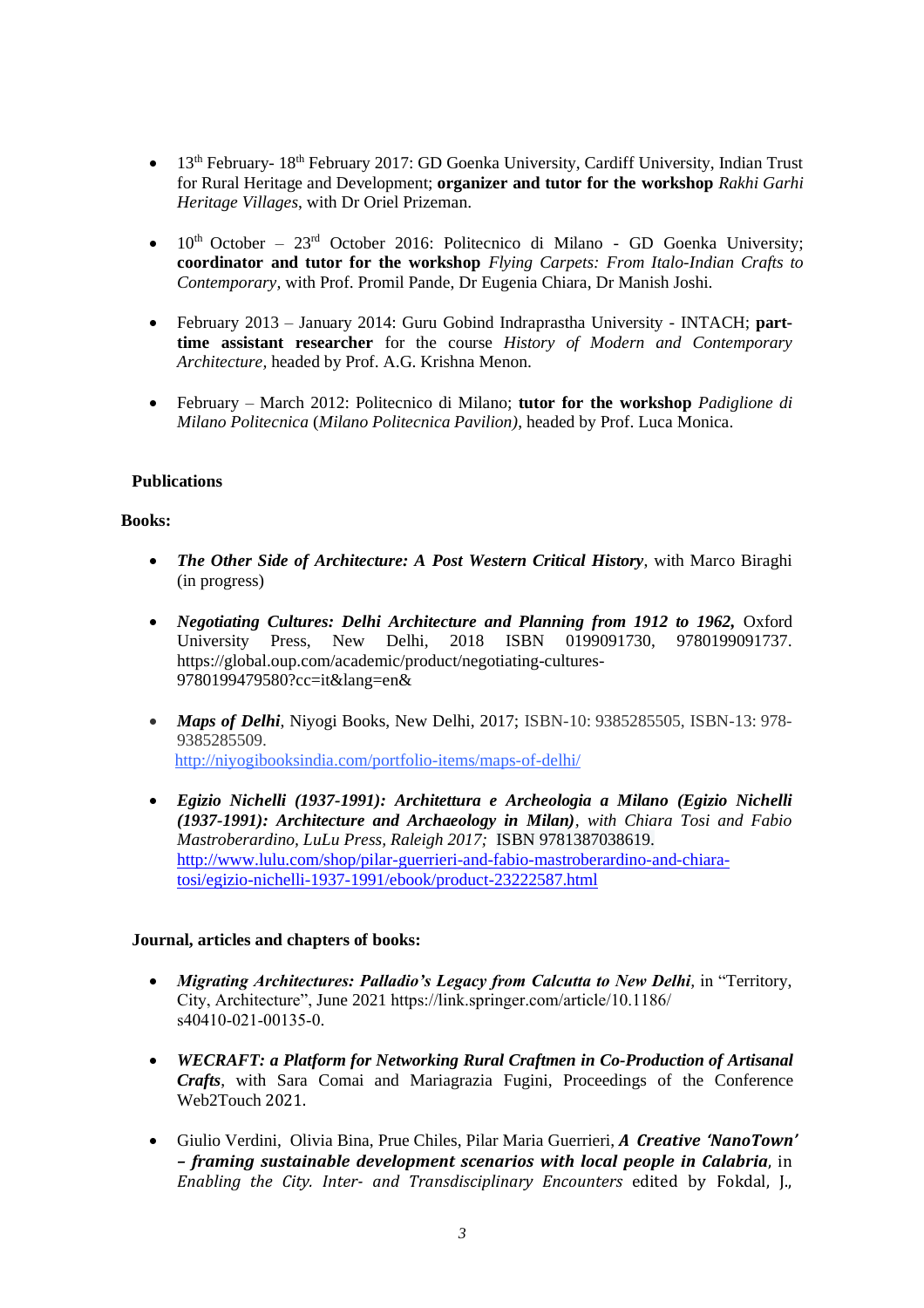Ojamäe, L., Bina, O., Chiles, P. and Paadam, K., London: Routledge, 2021 [https://www.amazon.it/Enabling-City-Interdisciplinary-Transdisciplinary-](https://www.amazon.it/Enabling-City-Interdisciplinary-Transdisciplinary-Encounters/dp/0367277409)[Encounters/dp/0367277409.](https://www.amazon.it/Enabling-City-Interdisciplinary-Transdisciplinary-Encounters/dp/0367277409)

- *Digital anonymity: architecture as paradigm shift in human-machine interaction and creativity,* with Giuseppe Bono, in "TECHNE*",* Special Series vol. 2, March 2021, pp. 177-181 https://oaj.fupress.net/index.php/techne/issue/view/664/182
- *Migration Translation and Transformation of Western Urban Planning Models,* in "Territory, City, Architecture", 27 January 2020, https://cityterritoryarchitecture.springeropen.com/articles/10.1186/s40410-020-0113-0
- *Plug-ins Jungle: Algorithmic Design as Inbuilt Dynamism between Human and Artificial Creativity,* with Giuseppe Bono, chapter in Sara Colombo, Yihyun Lim, Miguel Bruns et al., *Design and Semantics of Form and Movement,* conference proceedings of DeSForM 2019 Beyond Intelligence, MIT, 2019, ISSN 2706-6150, pp. 204-204-210.
- *The Megacity of Delhi: Hybridization, Colonies and Old New Paradigms,* chapter in the book*: Meltem Aksoy, Nurbin Paker, et al (ed.), Rethinking, Reinterpreting and Restructuring Composite Cities*, publisher: Cambridge Press, 2017, pp. 18-33, ISBN-13:978-1-4438-9857-7,ISBN-10:1-4438-9857-0.
- *Rakhi Garhi - A Widespread B&B Proposal: Two Heritage Villages, in Explore Rural India,* vol. 5, issue 1, July 2017, pp. 40-43.
- *Flying Carpets: Glocal Design Trends and Traditions, Development and Innovation* and *Indian Minor Settlements: A New Inspiration for Design,* chapters in the book: Promil Pande (ed*.), 3D Printing and Rapid Manufacturing and Sustainability in Design*, (New Delhi: Bloomsbury, 2017), pp. 54-69 and pp.167-172, ISBN 978-93-86349-96-5.
- *Rakhigarhi rural village, Hauz Khas urban village, A Network of Creative Villages in India: Workshops and Capacity Building,* chapters in the booklet*: Creative Small Settlements: Culture-based solutions for local Sustainable Development*, ed. Giulio Verdini and Paolo Ceccarelli, UNESCO minor settlements project proceedings, Nov. 2016.

https://www.slideshare.net/gracielamariani/creative-small-settlements-research-report -

- **'Migration of Style: Palladianism from Italy to India',** in *Research Journal of Amity Institute of Social Science*, vol. 1, September 2016, pp. 39-43.
- *L'antica città di Shahjahanabad e l'importazione delle idee di tutela del centro storico*, in Benno Albrecht and Anna Magrin (ed. by), *Esportare il centro storico*, Fondazione della Triennale di Milano, Milano 2015, pp. 396-400, ISBN 978-88-6927-193-9.
- **'L'India, l'architettura, l'arte, le culture, i contesti, il territorio'**, in *Cromie d'oriente: un viaggio nell'arte mediorientale ed indiana*, n. 194, Monte dei Paschi di Siena, Siena April 2015, pp. 25-27.
- *The Megacity of Delhi: Hybridization, Colonies and Old New Paradigms*, Acts of the Conference European Symposium on Research in Architecture and Urban Design (EURAU), 11<sup>th</sup>-14<sup>th</sup> November 2014, Istanbul Technical University, Istanbul. http://www.eurau.org/resources/files/eurau-files/07\_Pilar\_Maria\_Guerrieri.pdf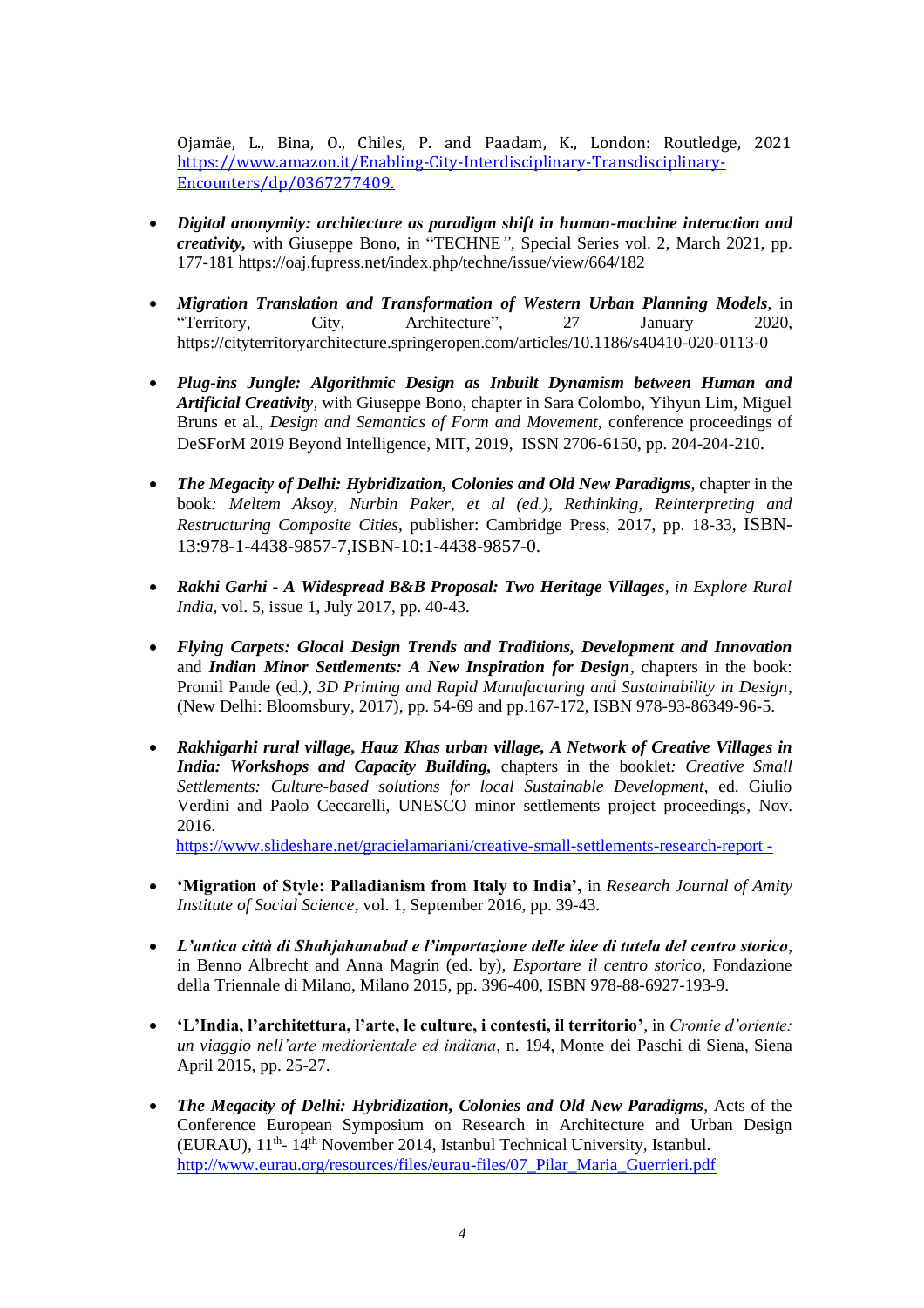- **'Delhi due idee di città: Territorio, potere, identità (Delhi: two ideas of the city, before and after independence. Territory, power and identity)'**, in *Storia Urbana. Rivista di studi sulle trasformazioni della città e del territorio in età moderna*, n. 143, Franco Angeli Editore, Torino 2014, pp. 69-95. [http://www.francoangeli.it/Riviste/Scheda\\_Rivista.aspx?idArticolo=51839](http://www.francoangeli.it/Riviste/Scheda_Rivista.aspx?idArticolo=51839)
- **'World History through European Colonial Architecture'**, W*orld History Connected*, 11.1 (2014): 35 pars. 5 Feb. [http://worldhistoryconnected.press.illinois.edu/11.1/forum\\_guerrieri.html](http://worldhistoryconnected.press.illinois.edu/11.1/forum_guerrieri.html)

# **Lectures, Conferences and Exhibitions**

- Conference**: Evolving Experiences of Participation: The e-ILAUD Tool to Analyse, Understand, and Empower Neighborhood's**, EGOVIS 2021, 27-30 September 2021, Linz, Austria, with Sara Comai and Mariagrazia Fugini
- Conference: **WECRAFT: a Platform for Networking Rural Craftmen in Co-Production of Artisanal Crafts**, Web2Touch 23-25 June 2021, Basque Coast - Bayonne, France, with Sara Comai and Mariagrazia Fugini
- Lecture: **Nelle viscere di una città asiatica. Storia urbana di Delhi**, Associazione Italia- Asia, ciclo: L'Asia in città: storia, culture e società di paesaggi urbani in trasformazione, 10 Maggio 2021, Milano
- Webinar: **Equity before and during the pandemic: migrants' access to urban green,** The Many Faces of Migration, 29<sup>rd</sup> April 2021, Westminster University, London
- Webinar: **Ways of exploring urban patterns and histories**, Climate Urbanism Studio, 3<sup>rd</sup> February 2021, Westminster University, London
- Virtual Conference: **Human Mimicking Nature. New Trends in Contemporary Architecture**, International Conference on Built Environment, Science and Technology - ICON BEST 2021, 20<sup>th</sup>- 21<sup>st</sup> February 2021, SRM Institute of Science and Technology, Chennai, India
- Webinar: **The Evolution of Delhi through its Maps, Rotary Club, 10<sup>th</sup> February 2021,** Mumbai, India
- Virtual Conference: **Design for Vulnerables in the Indian Context**, Global to Local, 14th January 2021, Technologico de Monterrey & ILAUD, Chihuahua, Mexico
- Conference: Un intreccio di culture: la città di Delhi tra passato e presente, ISA, 10<sup>th</sup> December 2020, Turin, Italy
- Webinar: **History of Art and Evolution of Design**, Jagran Lakecity University, 8th October 2020, Bhopal
- Webinar: **The Future of Architecture and Design. An Entrepreneurial Search for Direction**, Amity University, 4<sup>th</sup> May 2020, Delhi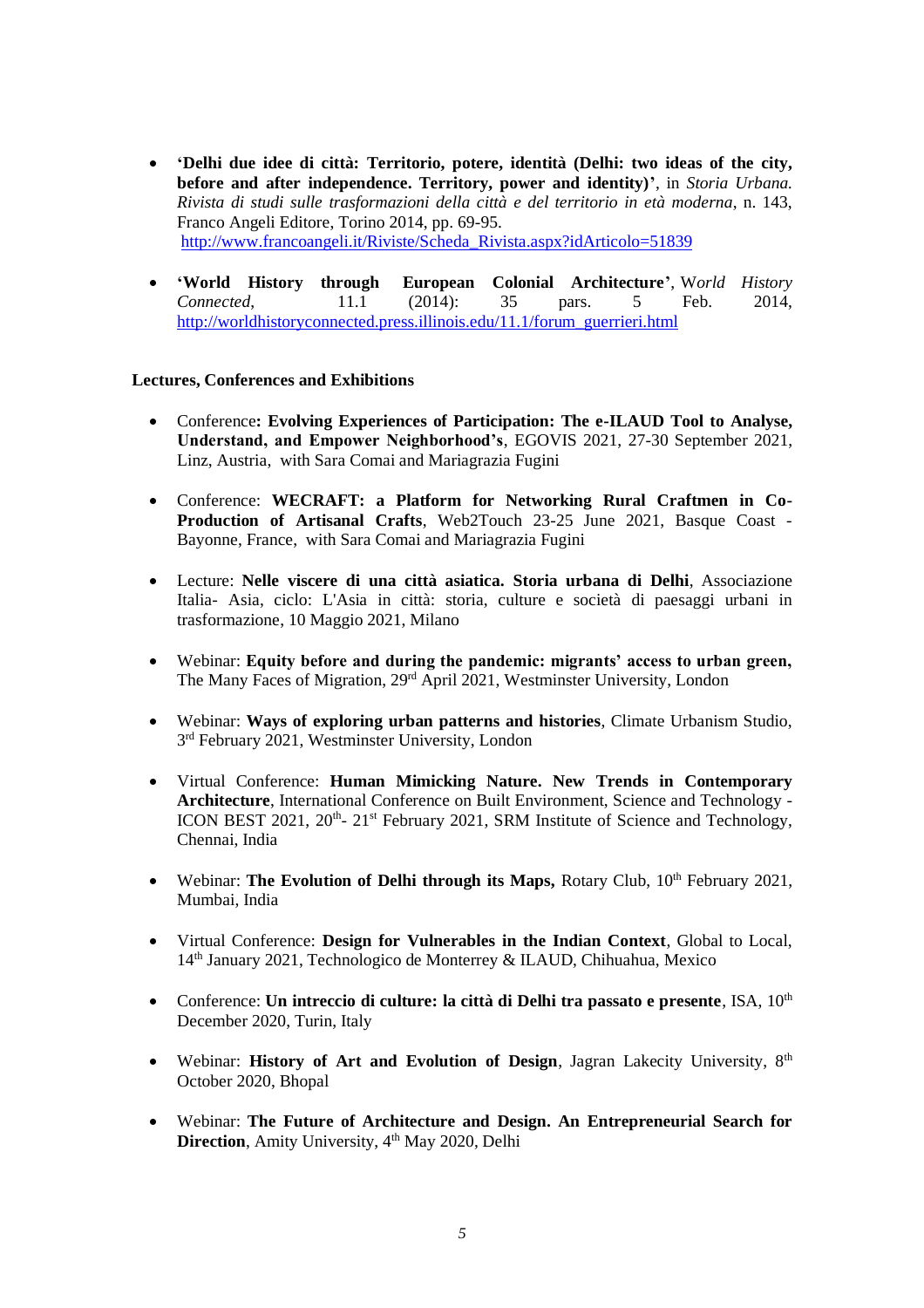- Webinar: **The Future of Architecture. A Search for Direction***,* Knowledge Webinar 2020 - Great Place to Study, 16<sup>th</sup> April 2020, Delhi
- Conference: **Plug-ins Jungle: Algorithmic Design as Inbuilt Dynamism between** Human and Artificial Creativity, Beyond Intelligence Conference, 9<sup>th</sup> – 12<sup>th</sup> October 2019, MIT, Boston, USA
- Lecture: *Migration, Translation and Transformation of Western Urban Models*, ARCHIS - History of Architecture  $-9<sup>th</sup>$  Annual Conference on Architecture, Athens Institute for Education and Research, Athens, 9<sup>th</sup> July 2019, Athens, Greece
- Lecture: *Digital Anonimity*, Digiera19 ETH Zurich, 31<sup>th</sup> June 2019, Ascona, Switzerland
- Presentation: *Indian Historic Towns and Villages*, Culture 2030 | Rural-Urban Development: The Future of Historic Villages and Towns - UNESCO, 11<sup>th</sup> June 2019, Meishan, China
- Lecture: *Conflict and Contrast between Cultures: Building Identity*, Bezalel Academy of Art and Design, 18th February 2019, Jerusalem, Israel
- Seminar: *Replication, Translation, Transformation of Architectures (1991-2021),* School of Planning and Architecture, 4<sup>th</sup> October 2018, Delhi, India
- Virtual Presentation: *Neoimperialism vs Context: Case Study Delhi's Architecture and Planning (1991-2021)*, IAFOR / CITY, 13<sup>th</sup> July 2018, Barcelona, Spain.
- Lecture**:** *Neo Imperialism in the Architecture and Urban Planning of Delhi (1991- 2018)***,** WMCAUS, 21th June 2018, Prague, Czech Republic
- Seminar: *Mapping the City of Delhi*, International Symposium: Language of Legacy, 14th June 2018, Politecnico di Torino, Turin, Italy
- Lecture: *Neo Imperialism in Delhi's Architecture and Urban Planning (1991-2018)*, London Centre for Interdisciplinary Research, 12<sup>th</sup> May 2018, London, UK
- Lecture: *Indian Small Settlements*, 27<sup>th</sup> April 2018, Master in Urban Heritage and Global Tourism, IUAV University, Venice, Italy
- Poster presentation: *Ancient Delhi Maps in the Age of Digital Empowerment*, 19<sup>th</sup> ICOMOS General Assembly and Scientific Symposium, 11<sup>th</sup>-15<sup>th</sup> December 2017, New Delhi, India
- Lecture: *Development of a Megacity*, 3<sup>rd</sup> November 2017, School of Planning and Architecture (SPA) University, Delhi, India
- Talk: *Maps of Delhi*, 27<sup>th</sup> October 2017, Bangalore Literature Festival, Bangalore, India
- Conference: *Entangled Cartographies: European Mapping Delhi*, 4<sup>th</sup> October 2017, Jamia Millia Islamia University, Delhi, India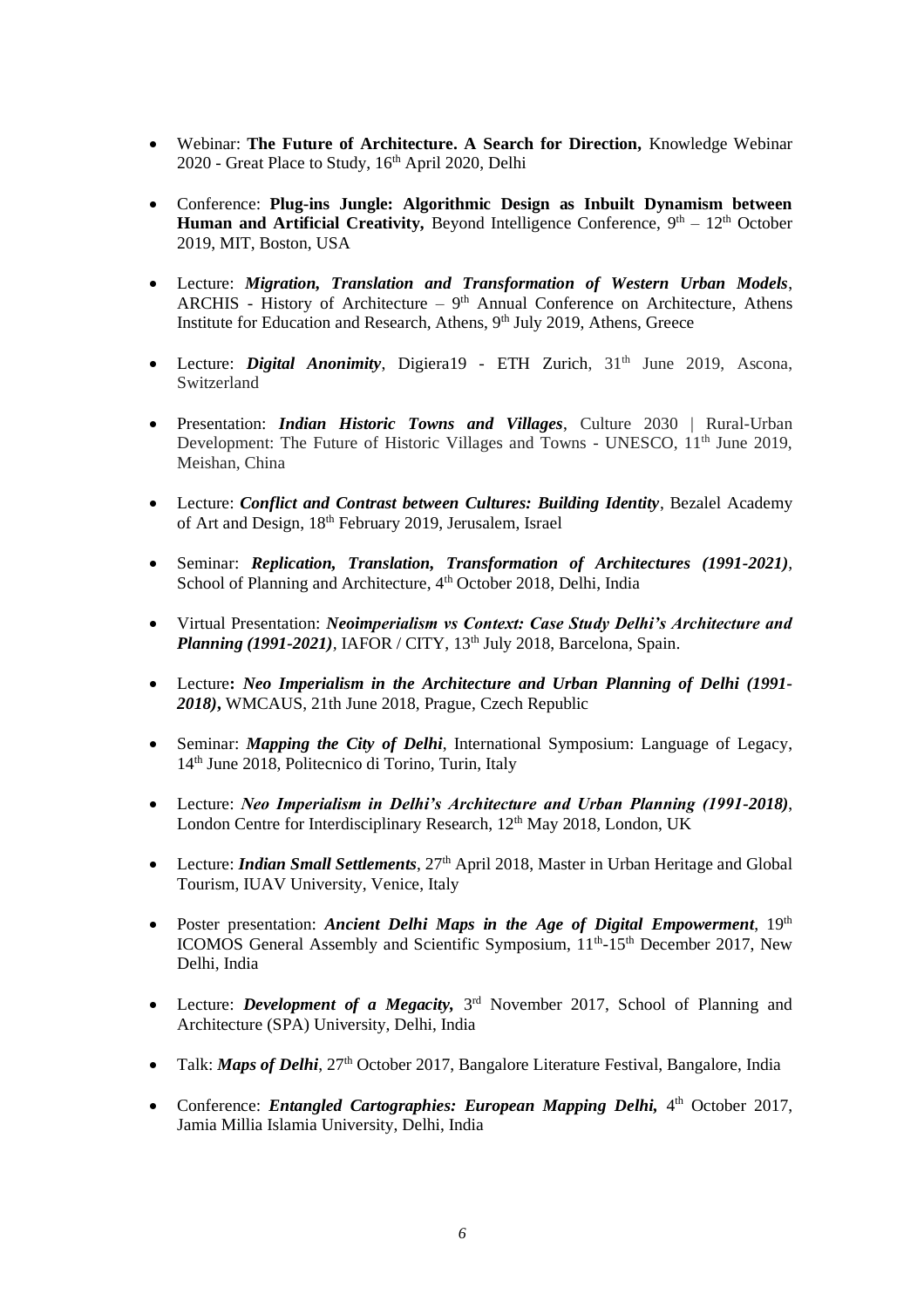- Talk: *Delhi: City Transformation seen through Chronological and Cross Cultural Analysis,* 8 th June 2017, Politecnico di Milano, Milan, Italy
- Conference: *Delhi Contemporary Architecture from a Post-Western perspective,* Research in Architecture: Crossroads,  $3<sup>rd</sup>$  March 2017, Amity School of Architecture & Planning, Noida, India
- Seminar: *Ongoing Research on Rakhigarhi*, Cultural Preservation and Tourism Potential of the Hindhu-Saraswati Heritage in Haryana, with Oriel Prizeman (Cardiff University) 18th February 2017, AIIS The Centre for Art and Archaeology, Gurgaon, India
- International Conference: *Indian Minor Settlements: A New Inspiration for Design*, International Conference on Design CODE, 17th November 2016, GD Goenka University, Gurgaon, India
- Conference: *Migration of Style: Palladianism from Italy to India,* Historical Monuments: History, Culture, Heritage and Beyond,  $6<sup>th</sup>$  September 2016, Amity institute of Social Science, Amity University, Noida, India
- Conference: *Understanding the Indian environment: first step towards green technology*, Emerging Trends in Green Technology, 22<sup>th</sup> April 2016, Amity College, Gwalior, India
- Conference: *Foreign Models and Their Impact on the Indian School of Architecture: Pre and Post- Independence,* 8 th April 2016, Pasadena, Los Angeles, US https://sah.conference-services.net/programme.asp?conferenceID=4574&action= prog\_list&session=37357
- Exhibition: *Drishti on India*, exhibition curated by Pilar Maria Guerrieri, from 23rd March to 30th May 2016, Istituto Italiano di Cultura - Italian Embassy, Delhi, India [https://iicnewdelhi.esteri.it/iic\\_newdelhi/en/gli\\_eventi/calendario/2016/03/delhi-drishti](https://iicnewdelhi.esteri.it/iic_newdelhi/en/gli_eventi/calendario/2016/03/delhi-drishti-on-india-una-mostra-fotografia.html)[on-india-una-mostra-fotografia.html](https://iicnewdelhi.esteri.it/iic_newdelhi/en/gli_eventi/calendario/2016/03/delhi-drishti-on-india-una-mostra-fotografia.html)
- Lecture: *Cultural Exchanges in the City of Delhi*,  $22<sup>th</sup>$  January 2015, Savera School of Architecture, Gurgaon - Delhi, India
- Conference: *The Megacity of Delhi: Hybridization, Colonies and Old New Paradigms*, 11th- 14th November 2014, European Symposium on Research in Architecture and Urban Design (EURAU), Istanbul, Turkey
- Conference: *Elementi dell'architettura italiana in India* (*Elements of Italian architecture in India*), 16<sup>th</sup> October 2014, Italian Cultural Institute, New Delhi, India
- Talk: *The City of Delhi: Architectural and Urban Elements 1912-1962*, 1<sub>st</sub> October 2014, Centre for Historical Studies – Jawaharlal Nehru University, Delhi, India
- Seminar: *The City of Delhi: Pre- and Post-Independence Architecture and Planning*, 26th September 2014, Nehru Memorial Museum and Library, Delhi, India [http://nehrumemorial.nic.in/en/galleries/audio-gallery/62-seminar/detail/973-31-ms-pilar](http://nehrumemorial.nic.in/en/galleries/audio-gallery/62-seminar/detail/973-31-ms-pilar-maria-guerrieri-26-9-14.html?tmpl=component)[maria-guerrieri-26-9-14.html?tmpl=component](http://nehrumemorial.nic.in/en/galleries/audio-gallery/62-seminar/detail/973-31-ms-pilar-maria-guerrieri-26-9-14.html?tmpl=component)